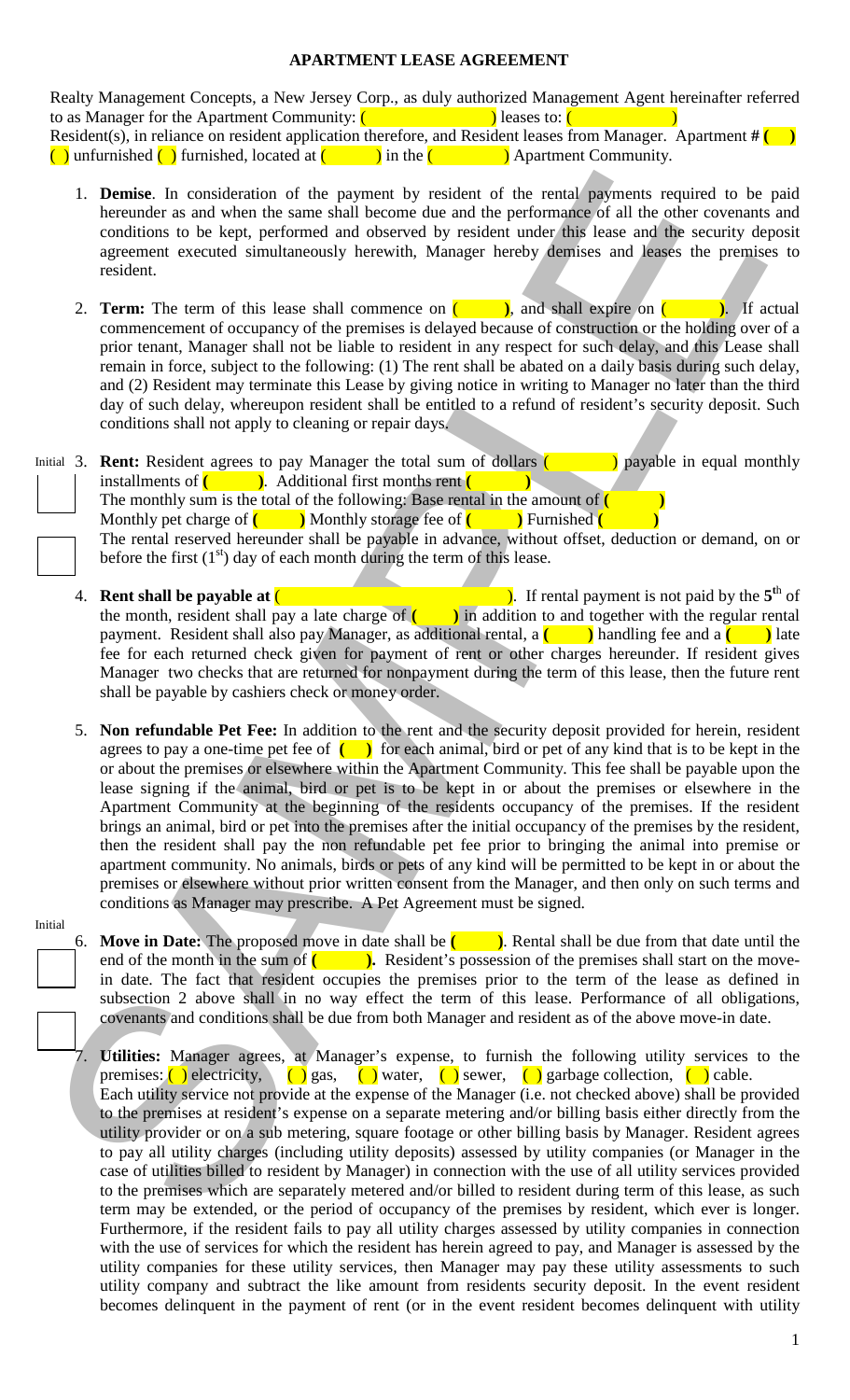charges which are billed to resident by Manager) Manager may, unless prohibited by applicable law, on not less than twenty four (24) hours prior notice, cause any utility service to the premises which are included within the rent (or which are covered by the unpaid utility billings) to be terminated, without liability of any kind or nature to Manager. Manager shall in no event be liable for any interruption or failure of utility services required to be furnished by Manager to the premises or any damages directly or indirectly caused thereby, the only obligation of Manager being reasonable diligence in its efforts to restore such services. Upon commencement of the term of lease, Manager shall furnish light bulbs and tubes of prescribed wattage for light fixtures located in the premises; thereafter light bulbs and tubes shall be replaced by resident, at resident's sole expense. Manager may modify the method by which utilities are furnished to the premises and or billed to resident during the term of this lease, including, but not limited to sub metering of the premises for certain utility services or billing resident for utilities previously included within rent. In the event the Manager chooses to modify utility service to the premises, Manager shall give resident not less than thirty (30) days prior written notice of such modification and the amount by which the base rental payable hereunder shall be adjusted in respect to such modification.

8. **Security Deposit (Premises & Pet).** Upon signing this lease, resident shall deposit with Manager the total sum of  $($  as a security deposit to be deposited in M  $&$  T Bank, located at 350 Park Avenue, New York, NY 10022.

Security deposits earn annual interest which the resident may choose to have the interest portion credited to their rental account annually or refunded at the time of move out, or depending on the bank agreement refunded annually. All security deposits will be refunded within 30 days from the receipt of keys via certified mail to the address provided at the time of move-out provided that all terms of the lease have been fulfilled (See Security Deposit Agreement).

 \_\_\_\_\_\_\_\_\_\_\_\_\_ \_\_\_\_ \_\_\_\_\_\_\_\_\_\_\_\_\_\_\_\_\_\_\_\_\_\_\_\_ \_\_ \_\_ \_\_\_\_

- 9. **Use and occupancy of Premises:** The premises shall be used by resident only as a private residence. The premises will be occupied only by:
- 10. **Acceptance and Care of Premises:** Resident has examined and accepted the premises. Resident shall have the right to report, in writing, defects and damages to Manager within seventy two (72) hours after resident is given possession of the premises.

Such damages shall be listed below or on a separate form which may be provided to resident by Manager and is to be initialed by both resident and Manager, upon inspection of the premises.

 $\_$  , and the state of the state of the state of the state of the state of the state of the state of the state of the state of the state of the state of the state of the state of the state of the state of the state of the  $\_$  , and the state of the state of the state of the state of the state of the state of the state of the state of the state of the state of the state of the state of the state of the state of the state of the state of the

ENGE such recives the monomenon of the term of the star Manusch shift fund has the most star and the star and the star and the star and the most star and the most star and the most star and the most star and the most star Defects and damages not reported to Manager shall be presumed to have first occurred during resident's occupancy of the premises. Resident shall use reasonable diligence in care of the premises. All alterations, additions and improvements made to the premises shall be at resident's sole cost and expense, shall only be made upon prior written consent of Manager, shall become property of Manager and shall be surrendered with the premises at the expiration or termination of this lease. No holes shall be drilled into walls, woodwork, or floors, no waterbeds or antenna or satellite dish installations (including citizens band radio antennas), or wall phones or stringing of wires, or change of locks or additional locks shall be permitted except by Manager's prior written consent. Resident will not remove Manager's fixtures, furniture, and/or furnishings from the premises for any purpose. By accepting the premises as provided in Paragraph 10 of this lease, resident accepts the premises and furnishings, if any, as is, and hereby expressly waives any warranty of habitability of the premises, if allowed by the laws of this state.

Initial

11. **Cancellation Fee:** You may cancel your obligation under this lease by delivering to Manager in writing a notice of your intention to cancel this lease. Such notice will be effective sixty (60) days from the date notice is given. The notice must be accompanied by payment of a cancellation fee in an amount equal to security deposit set forth in paragraph 8 above plus one month's rent plus payment of rent due for the last month or portion thereof of occupancy. Such payment will release resident only from further rental obligations beyond the date the cancellation is effective. However, all other terms of lease and the security deposit agreements must be complied with, through the date of vacating of the premises on or before the effective date of cancellation. Landlord shall retain all remedies for non-compliance with the lease and Security Deposit Agreement, and resident shall be liable for any damages for non-compliance.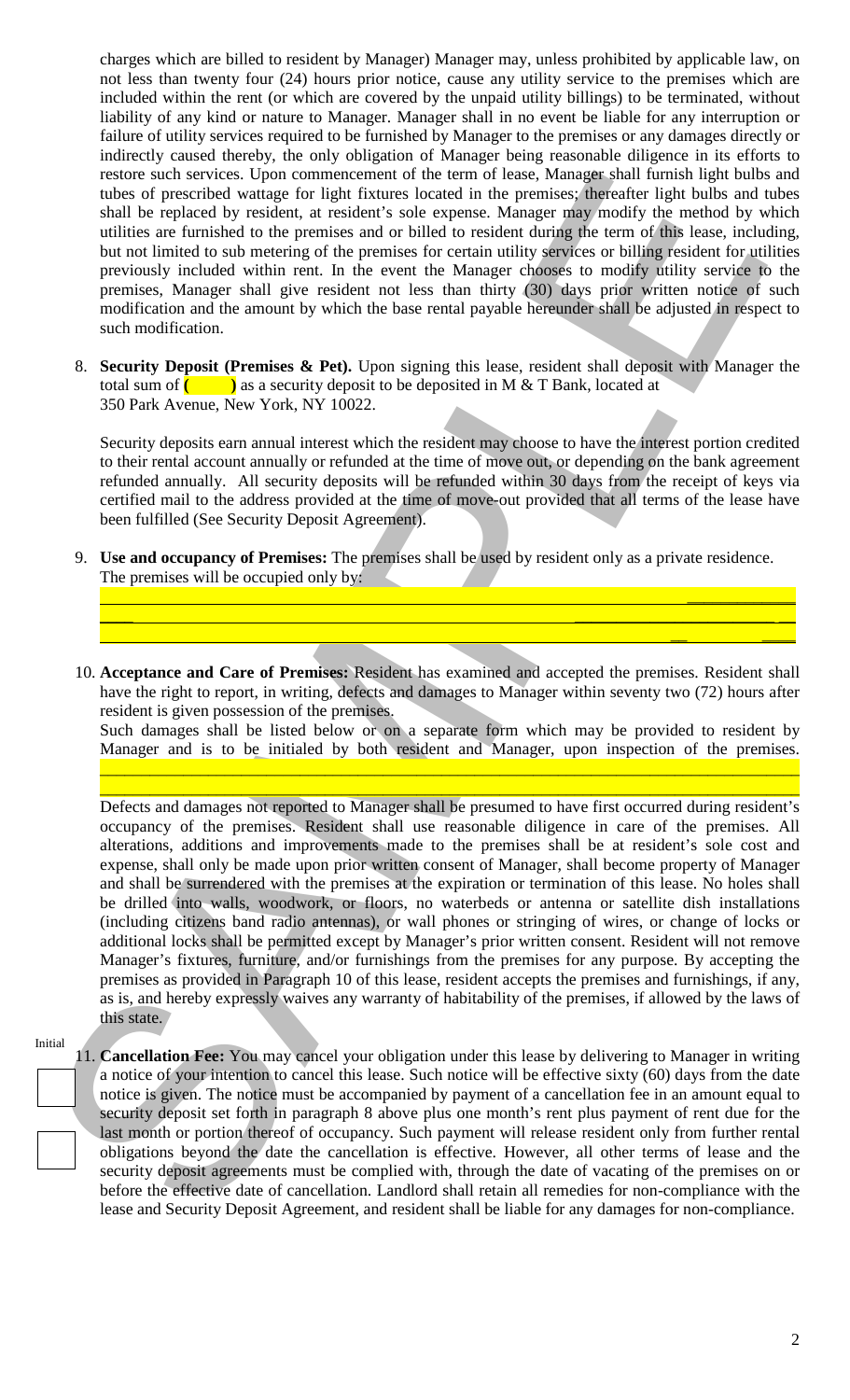- **12. HOLDING OVER UNLESS ANOTHER LEASE IS SIGNED BY THE PARTIES HERETO OR UNLESS WRITTEN NOTICE OF TERMINATION IS GIVEN BY EITHER PARTY THIRTY (30) DAYS BEFORE EXPIRATION OF THIS LEASE. THIS LEASE SHALL BE AUTOMATICALLY RENEWED ON A MONTH TO MONTH BASIS WHICH SHALL REQUIRE THIRTY (30) DAYS PRIOR WRITTEN NOTICE BY EITHER PARTY FOR TERMINATION.**
- 13. **Failure to Vacate After Notice:** If resident gives notice for vacating the premises, and fails to completely vacate prior to the expiration of the notice, resident shall be liable, unless otherwise prohibited by law, in addition to all other damages, provided for under the lease and security deposit agreement, for three times the daily rental based on a probation of the monthly rental provided for in the lease for each day resident remains in the premises.
- 14. **Rules and Regulations:** Resident and resident's family and guests shall comply with all rules and regulations now or hereafter promulgated by Manager for the Apartment Complex, including, without limitation, the printed rules and regulations , if any, attached herein by reference for all purposes. Resident covenants to obey all laws and ordinances applicable to the premises and to engage in no activities in or on the premises or the Apartment Complex of an illegal nature, purpose or intent. Resident further covenants that his family, agents, invitees, or guests shall never be disorderly, boisterous or unlawful and shall not disturb the rights, comforts and conveniences of other residents of the Apartment Complex.
- 15. **Reimbursement by Resident:** Resident agrees to reimburse Manager promptly in the amount of the loss, property damage, or cost of repairs or services (including plumbing trouble) caused by negligence or improper use by resident, resident's agents, invitees, family or guests. Resident shall be responsible for any damage resulting from windows or doors left open. Such reimbursement shall be due immediately upon demand by Manager. Manager's failure or delay in demanding damage reimbursements, late-payment charges, returned check charges, or other sums due from resident, shall not be deemed a waiver thereof; and Manager may demand same at any time, including move-out.
- 16. **IT IS UNDERSTOOD AND AGREED THAT MANAGER MAY AT ANY TIME AND FROM TIME TO TIME DEDUCT DAMAGE REIMBURSEMENTS, UTILITY CHARGES, LATE PAYMENT CHARGES AND/OR RETURNED CHECK CHARGES, OR ANY PORTIONS THEREOF, FROM RESIDENT'S SECURITY DEPOSIT, WITHOUT WAIVER OR ANY OTHER RIGHTS OR REMEDIES OF MANAGER.**
- 13. Ballmare to Variate After Neither If reader a per notice for consider the merels, and fails to provide the proposition of the solid of the proposition of the solid of the solid of the solid of the solid of the solid o Initial 17. **Manager's Liability:** Manager shall not be liable to resident, resident's family, agents, invitees, employees or servants, for any damages or losses to person or property caused by other residents of the Apartment Complex or other persons. Resident agrees to indemnify and hold Manager harmless from and against any and all claims for damages to property arising from resident's use of the premises, or from any activity, work or thing done, permitted or suffered by resident in or about the premises. Manager shall not be liable for personal injury or damage or loss of resident's personal property (furniture, jewelry, clothing etc.) from theft, vandalism, fire, water, rain storms, smoke, explosions, sonic booms or other causes whatsoever, unless the same is due to the gross negligence of Manager. If any of Manager's employees are required to render any services such as moving automobiles, handling of furniture, cleaning, signing for or delivering packages, or any other service not contemplated in this lease, such employee shall be deemed the agent of resident regardless of whether payment is arranged for such service; and resident agrees to indemnify and hold Manager harmless from all loss suffered by resident or other person in any of the aforesaid circumstances. It is the resident's responsibility to obtain "renter's insurance" to adequately protect resident from all losses however caused to resident's personal property. Manager and Owner of Apartment Complex are not insured for any losses relating to the personal property of any resident. s
	- 18. **Damage or Destruction of Premises:** In the event of damage to the premises by fire, water, or other hazard, or in the malfunction of equipment or utilities. Resident shall immediately notify Manager, if the damages are such that occupancy can be continued, Manager shall make repairs as needed with reasonable promptness and rent shall not abate during the period of such repairs. If, in Manager's opinion, the premises are not fit for occupancy, but in all other respects the terms and provisions hereof shall continue in full force and effect. In the event that the premises are so damaged or destroyed as to be, in the sole opinion of Manager, incapable of being satisfactorily repaired, then this lease shall terminate and resident shall be liable only for rental payments up to the date of such damage or destruction; or, at the opinion of Manager, resident agrees to accept a comparable apartment unit in the Apartment Complex for the remaining term of this lease.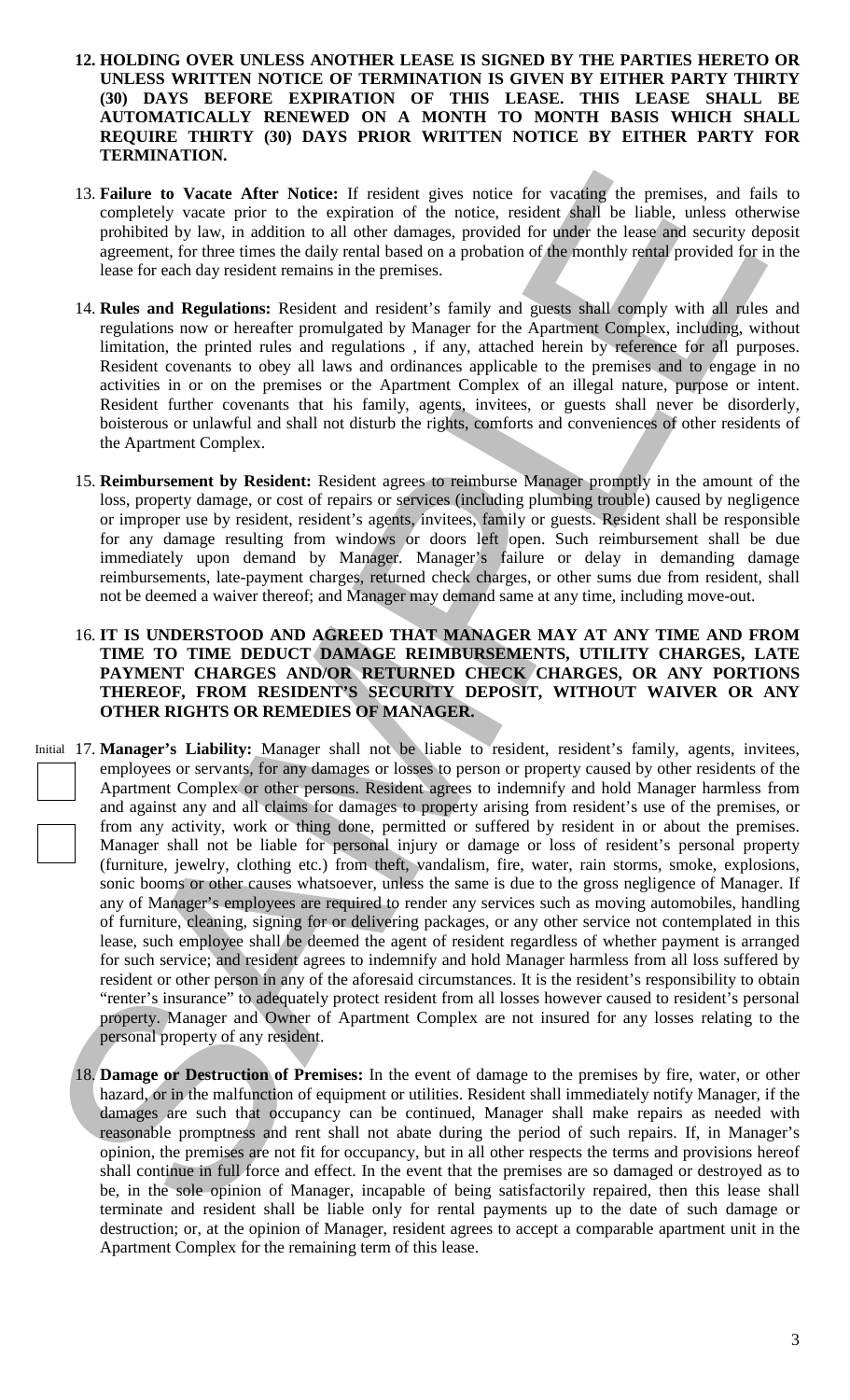- 19. **Right of Entry:** Manager shall have the right to enter upon the premises at all reasonable hours for the purpose of inspecting the same and making necessary repairs and maintenance thereto. Such right of entry hereby granted to Manager shall include any and all reasonable business purposes connected with the ownership and operation of the Apartment Complex, and any business relating to the premises incident to the ownership and operation of said Apartment Complex.
- 20. **Subletting and Assignment:** Subletting, assignment or securing a replacement will be allowed only upon the prior written consent of Manager, and qualification of sub-lessee. Not withstanding any permitted assignment, subletting or replacement, resident shall at all times remain fully responsible and liable for the payment of the rent herein specified and performance of all Resident's their obligations under the terms and provisions of the Lease Agreement.
- 20 Substitute and Assignments (shorted, neighboriday is received a registerate with a allowing the sine of the sine of the sine of the sine of the sine of the sine of the sine of the sine of the sine of the sine of the si 21. **Default by Resident:** In the event resident fails to make any rental payment herein provided within the time required, or in the event resident fails to comply with any other term, covenant, condition or agreement herein contained, or if resident abandons the premises (Resident's absence from the premises for the period of time designated by applicable state law, while all or any portion of any rental payment is delinquent being deemed an "abandonment" of the premises), Manager, at its option, may enforce the performance of this lease in any manner provided by law, or may give notice to resident of its election to terminate this lease if such default continues for a period of three (3) days from and after the date of notification by Manager to resident of such default or such period of time as mandated by law. In the event the Manager elects to give such notice, and resident fails to comply with all of resident's obligations under the terms of this lease within such notice period, then and in such event, Manager may terminate this lease, and thereupon shall have the right, in person or by its agent or attorney; without further notice or demand, to re-enter the premises and to remove all persons and all property there from, without prejudice to any other legal rights which Manager may assert under the terms and provisions hereof. Such right of re-entry and removal shall be in addition to Manager's right after abandonment of resident, to remove all property of resident from the premises, which removal will not be in derogation of the continuing validity of the lease, if Manager does not elect to terminate the lease. At the option of Manager, Manager may re-enter and take possession of the premises, and may re-let same for the remainder of the term for the best rental which Manager may be able to attain without otherwise terminating the liability of resident hereunder, and in such event, resident shall remain liable to Manager for any deficiency in the rent for the balance of the term of this lease. In the event Manager terminates this lease and re-enters and takes possession of the premises, or if Manager re-enters and takes possession without terminating the lease, and in either case removes the personal property of resident there from, Manager shall have the right to place said property of resident in storage, at resident's expense, and may pursue any other legal remedies which Manager may have with respect to its lien on any such property of resident. In addition, to all other remedies herein, resident agrees to compensate Manager for all reasonable costs and expenses necessary to enforce this lease and any rights or remedies of Manager provided by law, in equity or by the provisions hereof, and to collect the rent or damages for breach of this lease, including, but not limited to, all court costs, reasonable attorney's fees incurred in connection therewith. as well as reasonable expenses necessary for the removal of personal property there from and to the re-letting or attempted re-letting of the premises which shall include, but not limited to, the costs of minor repairs and replacements, advertising, brokerage fees and other expenses caused by resident's breach of any of the terms and provisions of this lease.
	- 22. **Release of Resident:** In the event resident is or becomes a member of the Armed Forces on extended active duty and receives change of duty orders to depart the 'local area", or is relieved from such duty, the resident may terminate this lease by giving thirty (30) days' prior written notice to Manager, provided resident is not otherwise in default. As a condition to such termination, resident shall furnish Manager a certified copy of the official orders which warrant termination of this lease. (Military orders authorizing base housing do not constitute change of duty hereunder). The Security Deposit will be refunded provided that all the conditions set forth in paragraph 2, with the exception of clause B, of the Security Deposit Agreement are fulfilled.
	- 23. **Liens or Sales:** Manager of the owner of the Apartment Complex may encumber the premises and/or Apartment Complex by mortgage(s), and/or deed(s) of trust and any such mortgage(s) or deed(s) of trust so given shall be a lien on the land and buildings superior to the rights of the resident herein. Foreclosure of any mortgage or sale under a deed or trust shall not constitute a constructive eviction of resident and resident agrees to atone to the purchaser at such foreclosure or sale as if this lease was held between resident, as tenant, and such purchaser, as landlord. Any sale of the Apartment Complex or any part thereof shall not affect this lease or any of the obligations of resident hereunder, but upon such sale Manager (and the prior owner of the Apartment Complex) shall be released from all obligations hereunder and resident shall look solely to the then owner of the Apartment Complex for the performance of the duties of "Manager" hereunder from and after the date of such sale.